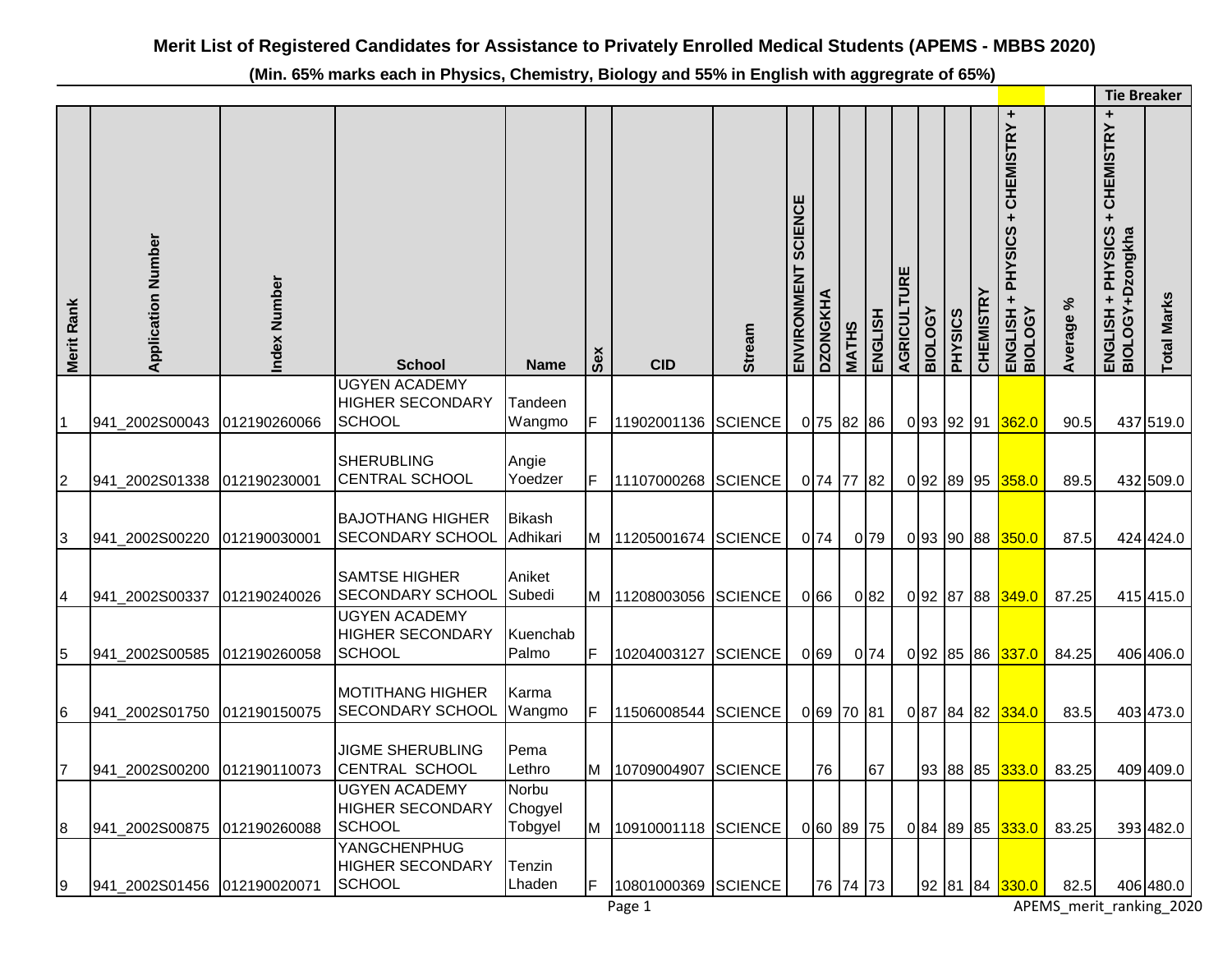|     |                             |              | <b>UGYEN ACADEMY</b>                            |                   |    |                     |                      |    |          |    |    |  |                             |       |           |
|-----|-----------------------------|--------------|-------------------------------------------------|-------------------|----|---------------------|----------------------|----|----------|----|----|--|-----------------------------|-------|-----------|
| 10  | 941 2002S00033              | 012190260071 | <b>HIGHER SECONDARY</b><br><b>SCHOOL</b>        | Yeshi<br>Selden   |    | 11410007274 SCIENCE |                      | 63 |          | 76 |    |  | 89 83 82 330.0              | 82.5  | 393 393.0 |
|     |                             |              | <b>UGYEN ACADEMY</b>                            | Sonam             |    |                     |                      |    |          |    |    |  |                             |       |           |
|     |                             |              | <b>HIGHER SECONDARY</b><br><b>SCHOOL</b>        | Tshering<br>Pelmo | F  |                     |                      |    | 72 74 77 |    |    |  |                             |       |           |
| 111 | 941 2002S00990              | 012190260012 | PHUENTSHOLING                                   |                   |    | 10502000757         | <b>SCIENCE</b>       |    |          |    |    |  | 84 87 81 329.0              | 82.25 | 401 475.0 |
|     |                             |              | <b>HIGHER SECONDARY</b>                         | Karma             |    |                     |                      |    |          |    |    |  |                             |       |           |
| 12  | 941_2002S00063              | 012190180031 | <b>SCHOOL</b>                                   | Sangay            | M  | 11410007466 SCIENCE |                      |    | 53 64 79 |    |    |  | 90 84 76 329.0              | 82.25 | 382 446.0 |
|     |                             |              | <b>UGYEN ACADEMY</b><br><b>HIGHER SECONDARY</b> | Tenzin            |    |                     |                      |    |          |    |    |  |                             |       |           |
| 13  | 941_2002S00131              | 012190260017 | <b>SCHOOL</b>                                   | Wangmo            | F  | 10101005336         | <b>SCIENCE</b>       | 68 |          | 74 |    |  | 86 88 80 328.0              | 82    | 396 396.0 |
|     |                             |              | <b>UGYEN ACADEMY</b>                            | Pelden            |    |                     |                      |    |          |    |    |  |                             |       |           |
|     |                             |              | <b>HIGHER SECONDARY</b>                         | Drayang           |    |                     |                      |    |          |    |    |  |                             |       |           |
| 14  | 941_2002S00388              | 012190260009 | <b>SCHOOL</b><br><b>UGYEN ACADEMY</b>           | Lhamo             | F  | 11705002169         | <b>SCIENCE</b>       | 72 |          | 76 | 81 |  | 86 84 327.0                 | 81.75 | 399 399.0 |
|     |                             |              | <b>HIGHER SECONDARY</b>                         | Tenzin            |    |                     |                      |    |          |    |    |  |                             |       |           |
| 15  | 941_2002S00371              | 012190260067 | <b>SCHOOL</b>                                   | Choki             | F  | 11915000397         | <b>SCIENCE</b>       | 58 |          | 79 |    |  | 81 85 82 327.0              | 81.75 | 385 385.0 |
|     |                             |              |                                                 |                   |    |                     |                      |    |          |    |    |  |                             |       |           |
| 16  | 941_2002S01024              | 012190070063 | <b>DRUKGYEL CENTRAL</b><br><b>SCHOOL</b>        | Tshering<br>Eden  | F  | 11506006973         | <b>SCIENCE</b>       | 83 |          | 84 |    |  | 87 72 83 326.0              | 81.5  | 409 409.0 |
|     |                             |              |                                                 |                   |    |                     |                      |    |          |    |    |  |                             |       |           |
|     |                             |              | <b>JIGME SHERUBLING</b>                         |                   |    |                     |                      |    |          |    |    |  |                             |       |           |
| 17  | 941_2002S01559              | 012190110064 | <b>CENTRAL SCHOOL</b>                           | Karchung          | M  | 11511000081         | <b>SCIENCE</b>       | 86 |          | 73 |    |  | 92 81 79 <mark>325.0</mark> | 81.25 | 411 411.0 |
|     |                             |              | <b>DRUKGYEL CENTRAL</b>                         | Sonam             |    |                     |                      |    |          |    |    |  |                             |       |           |
| 18  | 941_2002S00541              | 012190070054 | SCHOOL                                          | Choki             | F  | 10801002408         | <b>SCIENCE</b>       | 70 |          | 67 |    |  | 94 79 85 325.0              | 81.25 | 395 395.0 |
|     |                             |              | <b>UGYEN ACADEMY</b>                            |                   |    |                     |                      |    |          |    |    |  |                             |       |           |
| 19  | 941_2002S00061              | 012190260014 | <b>HIGHER SECONDARY</b><br><b>SCHOOL</b>        | Tashi<br>Yangchen | IF | 11703001149         | <b>SCIENCE</b>       | 69 |          | 74 |    |  | 87 83 81 325.0              | 81.25 | 394 394.0 |
|     |                             |              | <b>UGYEN ACADEMY</b>                            |                   |    |                     |                      |    |          |    |    |  |                             |       |           |
|     |                             |              | <b>HIGHER SECONDARY</b>                         | Sangay            |    |                     |                      |    |          |    |    |  |                             |       |           |
| 20  | 941 2002S00086              | 012190260076 | <b>SCHOOL</b>                                   | Khando            | M  | 10803000758         | <b>SCIENCE</b>       | 65 |          | 71 |    |  | 86 85 83 325.0              | 81.25 | 390 390.0 |
|     |                             |              | <b>DRUKGYEL CENTRAL</b>                         | Yeshi             |    |                     |                      |    |          |    |    |  |                             |       |           |
| 21  |                             |              | <b>SCHOOL</b>                                   | Jamtsho           | M  | 10705003547 SCIENCE |                      | 62 |          | 71 |    |  | 92 74 88 325.0              | 81.25 | 387 387.0 |
|     |                             |              | <b>UGYEN ACADEMY</b>                            |                   |    |                     |                      |    |          |    |    |  |                             |       |           |
| 22  | 941_2002S00797              | 012190260001 | <b>HIGHER SECONDARY</b><br><b>SCHOOL</b>        | Chado<br>Wangmo   | F  | 11913002802         | <b>SCIENCE 86 68</b> |    |          | 75 |    |  | 88 82 78 323.0              | 80.75 | 391 477.0 |
|     |                             |              | <b>UGYEN ACADEMY</b>                            |                   |    |                     |                      |    |          |    |    |  |                             |       |           |
|     |                             |              | <b>HIGHER SECONDARY</b>                         | Lekzin            |    |                     |                      |    |          |    |    |  |                             |       |           |
| 23  | 941_2002S00042              | 012190260060 | SCHOOL                                          | Wangmo            | F  | 11411000779         | <b>SCIENCE</b>       | 62 |          | 77 |    |  | 82 85 79 323.0              | 80.75 | 385 385.0 |
|     |                             |              | <b>UGYEN ACADEMY</b><br><b>HIGHER SECONDARY</b> | Chimi<br>Selden   |    |                     |                      |    |          |    |    |  |                             |       |           |
| 24  | 941_2002S00438 012190260049 |              | SCHOOL                                          | Dulal             | F  | 11811001195 SCIENCE |                      | 57 |          | 72 |    |  | 81 87 83 323.0              | 80.75 | 380 380.0 |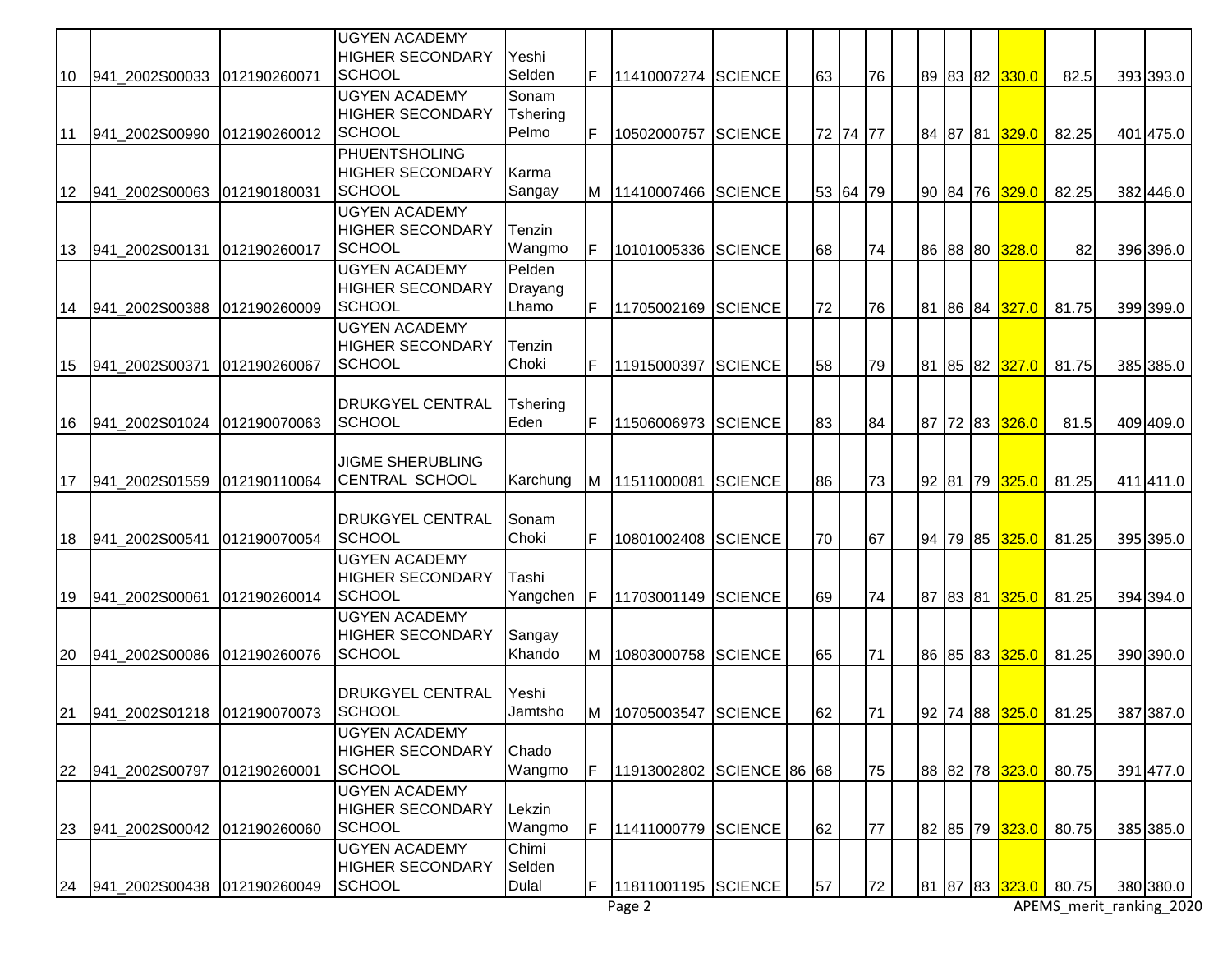| 25 | 941 2002S01048              | 012190150026 | <b>MOTITHANG HIGHER</b><br>SECONDARY SCHOOL      | Kinga<br>Wangchuk M        |     | 10709004919         | <b>SCIENCE</b> |    | 79 87 72 |    |  |          | 84 88 78 322.0              | 80.5  | 401 488.0 |
|----|-----------------------------|--------------|--------------------------------------------------|----------------------------|-----|---------------------|----------------|----|----------|----|--|----------|-----------------------------|-------|-----------|
|    |                             |              |                                                  |                            |     |                     |                |    |          |    |  |          |                             |       |           |
| 26 | 941_2002S01803              | 012190110063 | <b>JIGME SHERUBLING</b><br><b>CENTRAL SCHOOL</b> | Dorji<br>Norbu             | M   | 11511000738 SCIENCE |                | 73 |          | 63 |  |          | 89 86 84 <mark>322.0</mark> | 80.5  | 395 395.0 |
|    |                             |              | <b>UGYEN ACADEMY</b>                             |                            |     |                     |                |    |          |    |  |          |                             |       |           |
|    |                             |              | <b>HIGHER SECONDARY</b>                          | Pema                       |     |                     |                |    |          |    |  |          |                             |       |           |
| 27 | 941_2002S01102              | 012190260047 | <b>SCHOOL</b><br>YANGCHENPHUG                    | Yangchen                   | IF  | 11005003010         | SCIENCE 90 64  |    |          | 72 |  |          | 87 85 78 322.0              | 80.5  | 386 476.0 |
|    |                             |              | <b>HIGHER SECONDARY</b>                          | Dechen                     |     |                     |                |    |          |    |  |          |                             |       |           |
| 28 | 941_2002S01374              | 012190020127 | <b>SCHOOL</b>                                    | Seldon                     | F   | 10904003177         | <b>SCIENCE</b> | 78 |          | 79 |  |          | 87 73 82 321.0              | 80.25 | 399 399.0 |
|    |                             |              | <b>UGYEN ACADEMY</b><br><b>HIGHER SECONDARY</b>  | Tshering                   |     |                     |                |    |          |    |  |          |                             |       |           |
| 29 | 941_2002S00108              | 012190260016 | <b>SCHOOL</b>                                    | Dolma                      | F   | 11001001177         | <b>SCIENCE</b> |    | 74 69 77 |    |  | 83 80 81 | 321.0                       | 80.25 | 395 464.0 |
|    |                             |              |                                                  |                            |     |                     |                |    |          |    |  |          |                             |       |           |
| 30 | 941_2002S00616              | 012190380012 | <b>SHARI HIGHER</b><br>SECONDARY SCHOOL          | Dorji P<br>Wangmo          | F   | 10801002008         | SCIENCE        |    | 71 47 78 |    |  |          | 83 79 81 321.0              | 80.25 | 392 439.0 |
|    |                             |              | <b>UGYEN ACADEMY</b>                             |                            |     |                     |                |    |          |    |  |          |                             |       |           |
|    |                             |              | <b>HIGHER SECONDARY</b>                          | Rigden                     |     |                     |                |    |          |    |  |          |                             |       |           |
| 31 | 941_2002S00839              | 012190260010 | <b>SCHOOL</b>                                    | Yangzom                    | IF. | 11905002403         | <b>SCIENCE</b> | 71 |          | 68 |  |          | 89 83 79 319.0              | 79.75 | 390 390.0 |
|    |                             |              | <b>PUNAKHA CENTRAL</b>                           | Salim                      |     |                     |                |    |          |    |  |          |                             |       |           |
| 32 | 941_2002S00037              | 012190200046 | <b>SCHOOL</b>                                    | Pradhan                    | M   | 11803002498         | <b>SCIENCE</b> |    | 63 71 65 |    |  |          | 89 81 84 319.0              | 79.75 | 382 453.0 |
|    |                             |              | <b>YANGCHENPHUG</b>                              |                            |     |                     |                |    |          |    |  |          |                             |       |           |
| 33 | 941_2002S00374              | 012190020030 | <b>HIGHER SECONDARY</b><br><b>SCHOOL</b>         | Tashi<br>Yangso            | F   | 10807000394         | <b>SCIENCE</b> |    | 75 57 83 |    |  |          | 81 75 79 318.0              | 79.5  | 393 450.0 |
|    |                             |              |                                                  |                            |     |                     |                |    |          |    |  |          |                             |       |           |
|    |                             |              | <b>SHARI HIGHER</b><br><b>SECONDARY SCHOOL</b>   | <b>Tshulthrim</b><br>Palmo | F   |                     |                |    |          |    |  |          |                             |       |           |
| 34 | 941_2002S00671              | 012190380039 |                                                  |                            |     | 11102000631         | <b>SCIENCE</b> | 75 |          | 78 |  |          | 82 78 79 317.0              | 79.25 | 392 392.0 |
|    |                             |              | <b>GELEPHU HIGHER</b>                            | Roseleen                   |     |                     |                |    |          |    |  |          |                             |       |           |
| 35 | 941 2002S00795              | 012190080084 | SECONDARY SCHOOL                                 | Kafley                     | F   | 11805000142 SCIENCE |                |    | 68 76 69 |    |  |          | 85 81 82 317.0              | 79.25 | 385 461.0 |
|    |                             |              | <b>MONGAR HIGHER</b>                             | <b>Tshetrim</b>            |     |                     |                |    |          |    |  |          |                             |       |           |
| 36 | 941 2002S01418 012190140165 |              | <b>SECONDARY SCHOOL</b>                          | Tharchen                   | M   | 11601002983 SCIENCE |                |    | 76 59 76 |    |  |          | 87 82 71 316.0              | 79    | 392 451.0 |
|    |                             |              |                                                  |                            |     |                     |                |    |          |    |  |          |                             |       |           |
| 37 | 941_2002S00112              | 012190150080 | MOTITHANG HIGHER<br><b>SECONDARY SCHOOL</b>      | Pema<br>Zangmo             | F   | 10710002548         | <b>SCIENCE</b> |    | 70 31 74 |    |  |          | 79 84 79 316.0              | 79    | 386 417.0 |
|    |                             |              |                                                  |                            |     |                     |                |    |          |    |  |          |                             |       |           |
|    |                             |              | <b>GEDU HIGHER</b><br><b>SECONDARY SCHOOL</b>    | Chitra Bdr.                |     |                     |                |    |          |    |  |          |                             |       |           |
| 38 | 941_2002S00214              | 012190390025 |                                                  | Mongar                     | M   | 10205004829         | <b>SCIENCE</b> | 68 |          | 69 |  | 88 78 81 | 316.0                       | 79    | 384 384.0 |
|    |                             |              | <b>RANJUNG CENTRAL</b>                           | Zhenphen                   |     |                     |                |    |          |    |  |          |                             |       |           |
| 39 | 941_2002S00028              | 012190210022 | SCHOOL                                           | Kuenchap                   | M   | 11513002443 SCIENCE |                | 65 |          | 64 |  |          | 89 81 82 316.0              | 79    | 381 381.0 |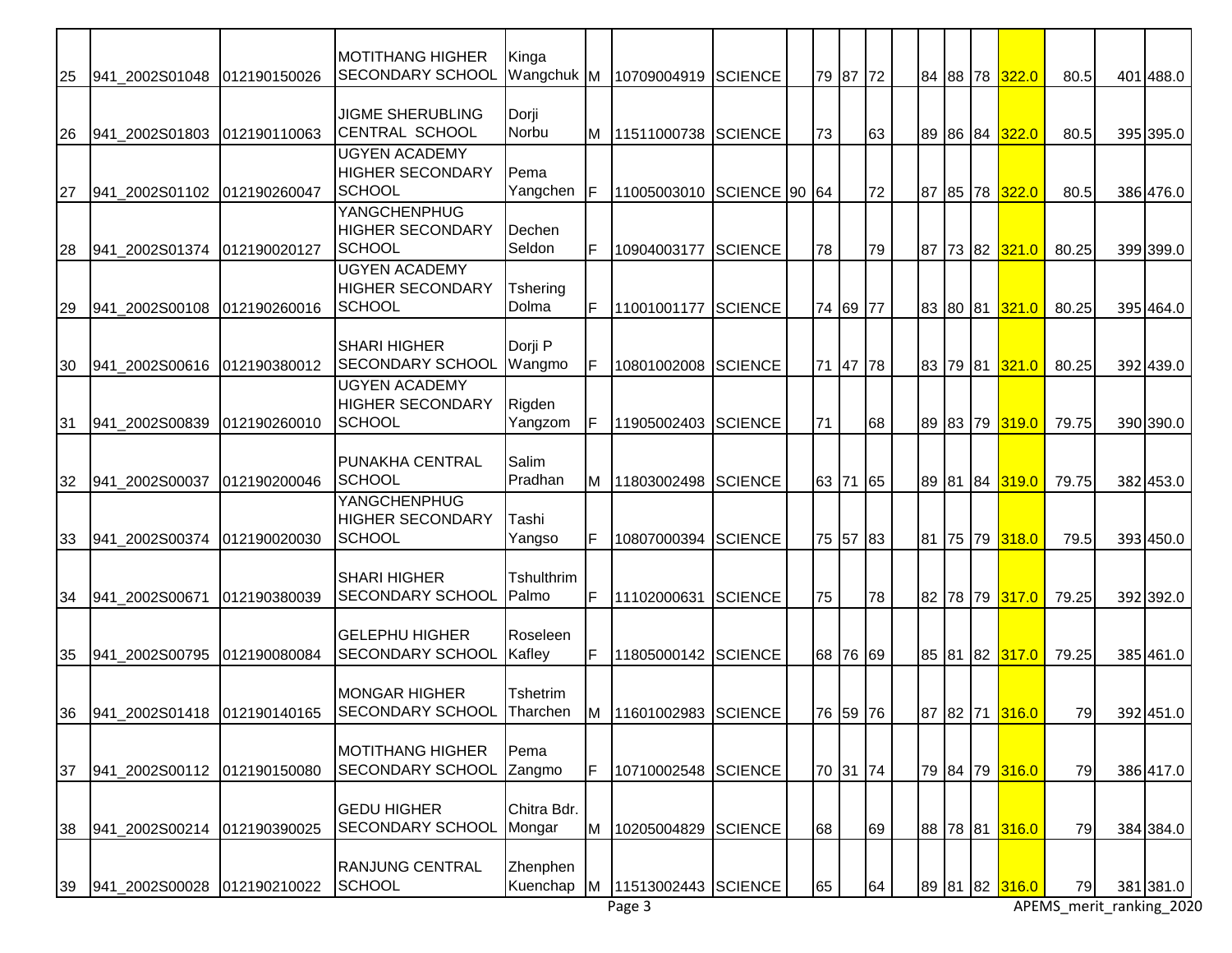| 40 | 941_2002S01175 | 012190160162  | <b>NANGKOR CENTRAL</b><br><b>SCHOOL</b>                          | Ugyen<br>Chophel          | M  | 10905000346 SCIENCE |                | 83       | 66 |  |  | 89 82 78 315.0                   | 78.75                | 398 398.0 |
|----|----------------|---------------|------------------------------------------------------------------|---------------------------|----|---------------------|----------------|----------|----|--|--|----------------------------------|----------------------|-----------|
| 41 | 941 2002S00221 | 012190110088  | <b>JIGME SHERUBLING</b><br><b>CENTRAL SCHOOL</b>                 | Yeshi<br>Jamtsho          | M  | 11515000478 SCIENCE |                | 82       | 62 |  |  | 91 83 79 315.0                   | 78.75                | 397 397.0 |
| 42 | 941_2002S00729 | 012190150070  | MOTITHANG HIGHER<br><b>SECONDARY SCHOOL</b>                      | Choining<br>Tshomo        | F  | 10904001739         | <b>SCIENCE</b> | 77 86 68 |    |  |  | 86 83 78 315.0                   | 78.75                | 392 478.0 |
| 43 | 941_2002S00399 | 012190020106  | YANGCHENPHUG<br><b>HIGHER SECONDARY</b><br><b>SCHOOL</b>         | Sonam<br>Choden           | IF | 11914001434         | <b>SCIENCE</b> | 74       | 75 |  |  | 90 77 73 315.0                   | 78.75                | 389 389.0 |
| 44 | 941 2002S01467 | 1012190240043 | <b>SAMTSE HIGHER</b><br>SECONDARY SCHOOL                         | Parbata<br>Chhetri        | IF | 11208003968         | <b>SCIENCE</b> | 71       | 73 |  |  | 89 78 74 314.0                   | 78.5                 | 385 385.0 |
| 45 | 941_2002S00370 | 1012190260045 | <b>UGYEN ACADEMY</b><br><b>HIGHER SECONDARY</b><br><b>SCHOOL</b> | Ngawang<br>Yeshi          | M  | 11503001289         | <b>SCIENCE</b> | 70       | 61 |  |  | 88 81 84 314.0                   | 78.5                 | 384 384.0 |
| 46 | 941 2002S00008 | 012190030007  | <b>BAJOTHANG HIGHER</b><br>SECONDARY SCHOOL                      | Namda<br>Choying          | M  | 10904002723         | <b>SCIENCE</b> | 62 34 74 |    |  |  | 86 85 69 314.0                   | 78.5                 | 376 410.0 |
| 47 | 941_2002S00171 | 012190080032  | <b>GELEPHU HIGHER</b><br>SECONDARY SCHOOL                        | Kinley<br>Wangmo          | F  | 11312001407         | <b>SCIENCE</b> | 76       | 75 |  |  | 89 72 77 313.0                   | 78.25                | 389 389.0 |
| 48 | 941_2002S00254 | 012190200091  | <b>PUNAKHA CENTRAL</b><br><b>SCHOOL</b>                          | Pemba<br>Lham             | IF | 11912001223         | <b>SCIENCE</b> | 75       | 68 |  |  | 87 82 76 313.0                   | 78.25                | 388 388.0 |
| 49 | 941 2002S02027 | 012190260007  | <b>UGYEN ACADEMY</b><br><b>HIGHER SECONDARY</b><br><b>SCHOOL</b> | Minjur<br>Paldon<br>Dorji | IF | 11410009340         | <b>SCIENCE</b> | 74 63 73 |    |  |  | 79 85 74 311.0                   | 77.75                | 385 448.0 |
| 50 | 941 2002S00149 | 012190080025  | <b>GELEPHU HIGHER</b><br>SECONDARY SCHOOL                        | Apsara<br>Subba           | IF | 10304003534 SCIENCE |                | 74       | 66 |  |  | 90 75 80 311.0                   | 77.75                | 385 385.0 |
| 51 | 941 2002S00687 | 012190100149  | <b>JAKAR HIGHER</b><br><b>SECONDARY SCHOOL</b>                   | Pema<br><b>IL</b> haki    | F  | 10104000619 SCIENCE |                | 69 77 68 |    |  |  |                                  | 80 84 79 311.0 77.75 | 380 457.0 |
| 52 | 941 2002S00653 | 012190020142  | YANGCHENPHUG<br><b>HIGHER SECONDARY</b><br><b>SCHOOL</b>         | Tashi Pem <sub>F</sub>    |    | 11410000302         | <b>SCIENCE</b> | 64       | 75 |  |  | 82 81 73 311.0                   | 77.75                | 375 375.0 |
| 53 | 941_2002S00340 | 1012190110014 | <b>JIGME SHERUBLING</b><br><b>CENTRAL SCHOOL</b>                 | Yangchen<br>Lhamo         | IF | 11504004502         | <b>SCIENCE</b> | 80       | 62 |  |  | 86 79 82 309.0                   | 77.25                | 389 389.0 |
| 54 | 941_2002S01581 | 012190230023  | SHERUBLING<br>CENTRAL SCHOOL                                     | <b>Tsheltrim</b><br>Dorji | M  | 11302001238 SCIENCE |                | 76 59 75 |    |  |  | 80  72  82 <mark> 309.0  </mark> | 77.25                | 385 444.0 |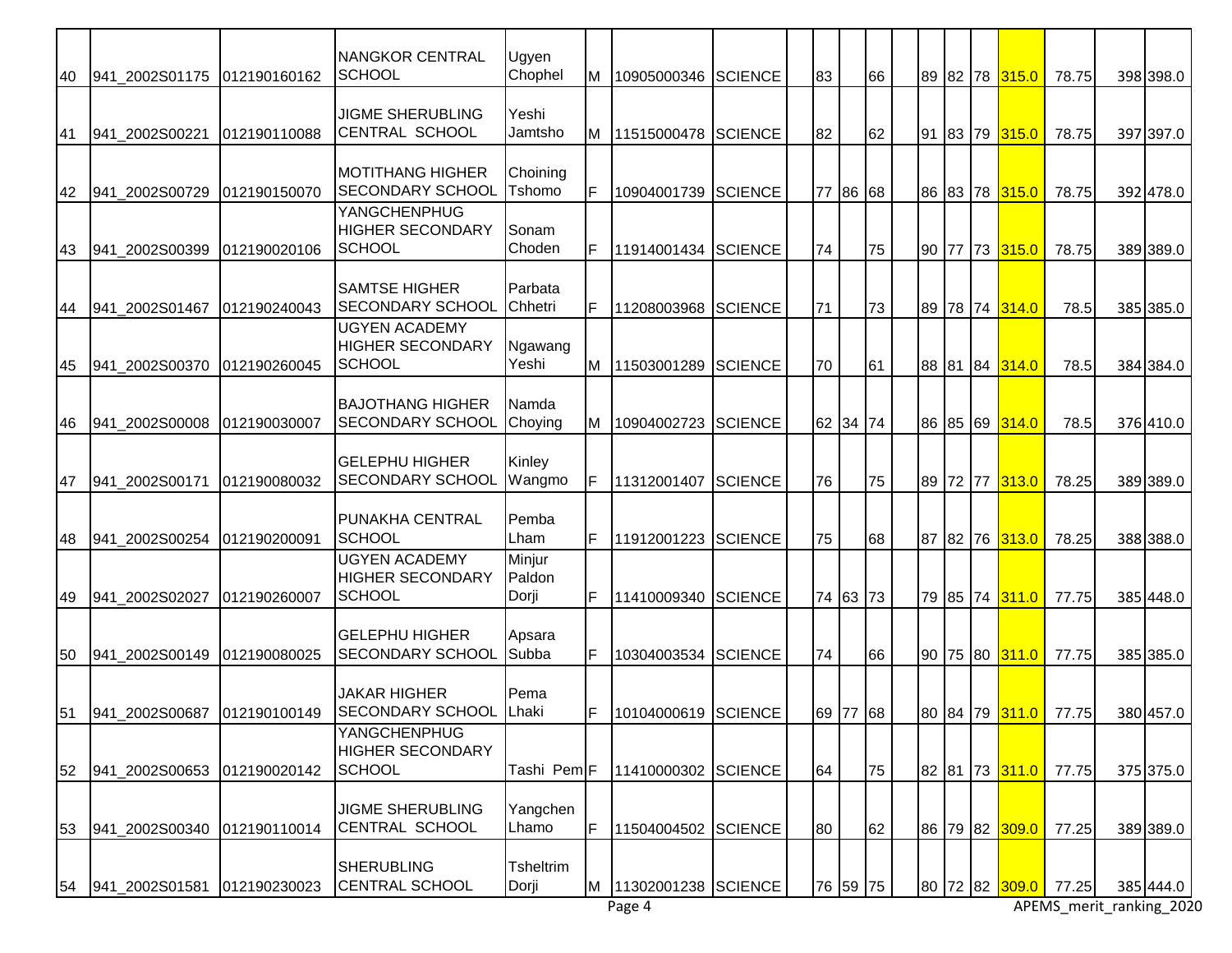| 55 | 941 2002S00552 | 012190070066 | <b>DRUKGYEL CENTRAL</b><br>SCHOOL                         | Jambay<br>Dorji      |     | M 11407002279       | <b>SCIENCE</b> | 74 |          | 76 |    |          | 81 70 82 <mark>309.0  </mark> | 77.25 | 383 383.0                |
|----|----------------|--------------|-----------------------------------------------------------|----------------------|-----|---------------------|----------------|----|----------|----|----|----------|-------------------------------|-------|--------------------------|
| 56 | 941 2002S00644 | 012190110026 | <b>JIGME SHERUBLING</b><br><b>CENTRAL SCHOOL</b>          | Kuenzang<br>Gyelley  |     | M 11703001677       | <b>SCIENCE</b> | 72 |          | 72 |    |          | 82 80 74 308.0                | 77    | 380 380.0                |
| 57 | 941_2002S00498 | 012190050213 | <b>CHUKHA CENTRAL</b><br>SCHOOL                           | Som Bdr<br>Rai       | M   | 10209002655         | <b>SCIENCE</b> | 65 |          | 67 |    |          | 89 72 80 308.0                | 77    | 373 373.0                |
| 58 | 941_2002S00321 | 012190150084 | <b>MOTITHANG HIGHER</b><br><b>SECONDARY SCHOOL</b>        | Sangay<br>Dechen     | F   | 11605001089         | <b>SCIENCE</b> | 80 |          | 67 |    |          | 88 76 76 307.0                | 76.75 | 387 387.0                |
| 59 | 941_2002S00784 | 012190110056 | <b>JIGME SHERUBLING</b><br><b>CENTRAL SCHOOL</b>          | Tshering<br>Cheki    | F   | 11514002205         | <b>SCIENCE</b> | 79 |          | 59 | 87 | 82 79    | 307.0                         | 76.75 | 386 386.0                |
| 60 | 941 2002S00009 | 012190200067 | PUNAKHA CENTRAL<br><b>SCHOOL</b>                          | Damcho<br>Gyeltshen  | M   | 10401000659         | <b>SCIENCE</b> | 70 |          | 70 |    | 85 77 75 | 307.0                         | 76.75 | 377 377.0                |
| 61 | 941_2002S01081 | 012190060047 | <b>DAMPHU CENTRAL</b><br><b>SCHOOL</b>                    | Pema Dorji<br>Tamang | M I | 11802002825         | <b>SCIENCE</b> | 66 |          | 67 |    |          | 87 75 78 307.0                | 76.75 | 373 373.0                |
| 62 | 941_2002S01070 | 012190260020 | <b>UGYEN ACADEMY</b><br><b>HIGHER SECONDARY</b><br>SCHOOL | Sonam<br>Lhazin      | F.  | 10811000522         | <b>SCIENCE</b> | 62 |          | 78 |    |          | 83 73 73 307.0                | 76.75 | 369 369.0                |
| 63 | 941_2002S00504 | 012190150028 | <b>MOTITHANG HIGHER</b><br><b>SECONDARY SCHOOL</b>        | Tandin<br>Wangchuk M |     | 11904001863         | <b>SCIENCE</b> | 74 |          | 64 |    |          | 86 85 71 306.0                | 76.5  | 380 380.0                |
| 64 | 941_2002S00228 | 012190110010 | <b>JIGME SHERUBLING</b><br><b>CENTRAL SCHOOL</b>          | Tshering<br>Choki    | IF. | 11503004795         | <b>SCIENCE</b> | 72 |          | 70 |    | 89 79 68 | 306.0                         | 76.5  | 378 378.0                |
| 65 | 941 2002S02008 | 012190040040 | <b>BAYLING CENTRAL</b><br><b>SCHOOL</b>                   | Pema<br>Rinzin       |     | M   11607000753     | <b>SCIENCE</b> |    | 66 78 66 |    |    |          | 71 87 82 306.0                | 76.5  | 372 450.0                |
| 66 |                |              | <b>DRUKGYEL CENTRAL</b><br><b>SCHOOL</b>                  | Sonam<br>Chuki       | F.  | 10810001799 SCIENCE |                | 61 |          | 74 |    |          | 84 66 82 306.0                | 76.5  | 367 367.0                |
| 67 | 941_2002S01273 | 012190200007 | PUNAKHA CENTRAL<br><b>SCHOOL</b>                          | Mohan<br>Ghalley     |     | M 11215002450       | <b>SCIENCE</b> | 55 |          | 72 |    |          | 85 82 67 306.0                | 76.5  | 361 361.0                |
| 68 | 941 2002S00441 | 012190240021 | <b>SAMTSE HIGHER</b><br>SECONDARY SCHOOL                  | Prena<br>Subba       | F   | 11204003465         | <b>SCIENCE</b> | 60 |          | 65 |    |          | 85 76 79 305.0                | 76.25 | 365 365.0                |
| 69 | 941_2002S00649 | 012190070053 | <b>DRUKGYEL CENTRAL</b><br><b>SCHOOL</b>                  | Sangay<br>Choden     | F   | 10206000129 SCIENCE |                | 79 |          | 76 |    | 83 69 76 | 304.0                         | 76    | 383 383.0                |
|    |                |              |                                                           |                      |     | Page 5              |                |    |          |    |    |          |                               |       | APEMS_merit_ranking_2020 |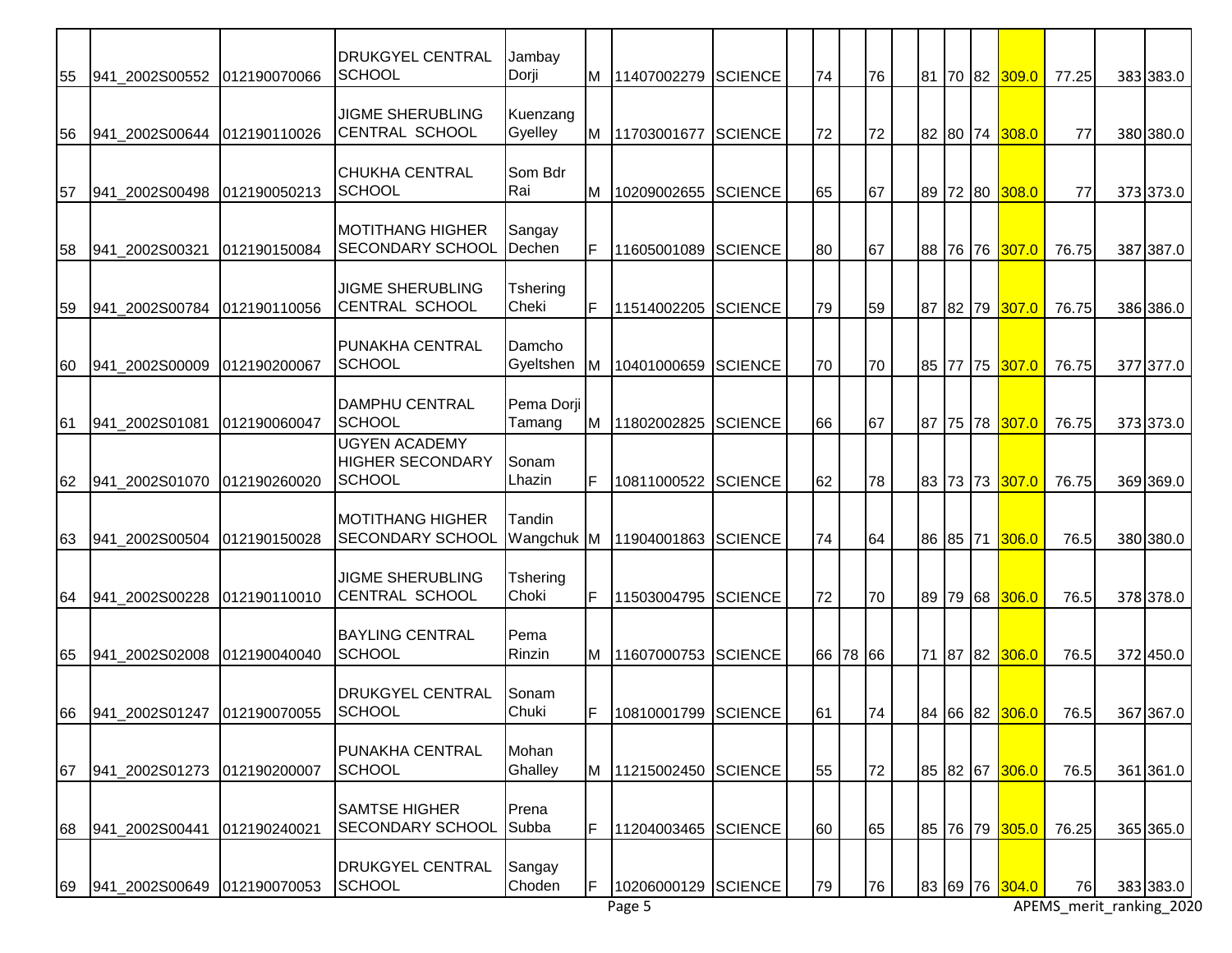|    |                |               | <b>MONGAR HIGHER</b>                               | Tshewang                   |    |                     |                |    |          |    |    |       |          |                               |             |                          |
|----|----------------|---------------|----------------------------------------------------|----------------------------|----|---------------------|----------------|----|----------|----|----|-------|----------|-------------------------------|-------------|--------------------------|
| 70 | 941 2002S01049 | 012190140166  | SECONDARY SCHOOL                                   | Lhendup                    | M  | 11703001164         | <b>SCIENCE</b> |    | 77 63 74 |    |    |       |          | 85 67 78 304.0                | 76          | 381 444.0                |
|    |                |               | MOTITHANG HIGHER                                   |                            |    |                     |                |    |          |    |    |       |          |                               |             |                          |
| 71 | 941_2002S00601 | 012190150040  | <b>SECONDARY SCHOOL</b>                            | Mani Dem F                 |    | 11904000087         | <b>SCIENCE</b> |    | 75 68 68 |    |    |       |          | 86 82 68 304.0                | 76          | 379 447.0                |
|    |                |               |                                                    | Kinley<br>Rinzin           |    |                     |                |    |          |    |    |       |          |                               |             |                          |
| 72 | 941_2002S01500 | 012191390018  |                                                    | Penjore                    | F. | 10806000065         | <b>SCIENCE</b> |    | 67 45 75 |    |    |       |          | 84 72 73 304.0                | 76          | 371416.0                 |
|    |                |               | <b>UGYEN ACADEMY</b><br><b>HIGHER SECONDARY</b>    | Dawa                       |    |                     |                |    |          |    |    |       |          |                               |             |                          |
| 73 | 941_2002S00722 | 012190260051  | SCHOOL                                             | Seldon                     | F  | 11505002593         | <b>SCIENCE</b> | 65 |          | 69 |    |       |          | 83 78 74 304.0                | 76          | 369 369.0                |
|    |                |               |                                                    |                            |    |                     |                |    |          |    |    |       |          |                               |             |                          |
| 74 | 941_2002S01531 | 012190150041  | <b>MOTITHANG HIGHER</b><br><b>SECONDARY SCHOOL</b> | Ngawang<br>Choden          |    | 11103000883         | <b>SCIENCE</b> | 79 |          | 67 |    | 83 81 | 72       | 303.0                         | 75.75       | 382 382.0                |
|    |                |               | YANGCHENPHUG                                       |                            |    |                     |                |    |          |    |    |       |          |                               |             |                          |
| 75 | 941 2002S00390 | 1012190020140 | <b>HIGHER SECONDARY</b><br><b>SCHOOL</b>           | Suk Maya<br>Monger         |    | 11811002286         | <b>SCIENCE</b> | 74 |          | 70 |    |       |          | 78 76 78 302.0                | 75.5        | 376 376.0                |
|    |                |               |                                                    |                            |    |                     |                |    |          |    |    |       |          |                               |             |                          |
| 76 | 941 2002S00090 | 012190240018  | <b>SAMTSE HIGHER</b><br>SECONDARY SCHOOL           | Pranisha<br>Sharma         | F. | 11204003259         | <b>SCIENCE</b> | 62 |          | 67 |    |       | 85 73 77 | 302.0                         | 75.5        | 364 364.0                |
|    |                |               |                                                    |                            |    |                     |                |    |          |    |    |       |          |                               |             |                          |
| 77 | 941_2002S00386 | 012190200041  | <b>PUNAKHA CENTRAL</b><br>SCHOOL                   | Kinley<br>Tenzin           | M  | 11910000081         | <b>SCIENCE</b> | 76 |          | 69 |    |       |          | 83 78 71 301.0                | 75.25       | 377 377.0                |
|    |                |               |                                                    |                            |    |                     |                |    |          |    |    |       |          |                               |             |                          |
|    |                |               | <b>DAMPHU CENTRAL</b>                              | Sangay                     |    |                     |                |    |          |    |    |       |          |                               |             |                          |
| 78 | 941_2002S00301 | 012190060061  | SCHOOL                                             | Choden                     | F  | 11515001480         | <b>SCIENCE</b> | 73 |          | 74 |    |       | 85 67 74 | 300.0                         | 75          | 373 373.0                |
|    |                |               | <b>PUNAKHA CENTRAL</b>                             | Namrata                    |    |                     |                |    |          |    |    |       |          |                               |             |                          |
| 79 | 941_2002S01390 | 012190200027  | <b>SCHOOL</b>                                      | Bhattarai<br><b>Bishnu</b> | F  | 11205002712         | <b>SCIENCE</b> | 63 |          | 73 |    |       | 81 74 72 | 300.0                         | 75          | 363 363.0                |
|    |                |               | <b>KARMALING HIGHER</b>                            | Kumar                      |    |                     |                |    |          |    |    |       |          |                               |             |                          |
| 80 | 941 2002S00072 | 012191170001  | SECONDARY SCHOOL                                   | Adhikari                   |    | M 11109000044       | <b>SCIENCE</b> | 63 |          | 66 |    |       |          | 84 77 73 300.0                | 75          | 363 363.0                |
|    |                |               | YANGCHENPHUG<br><b>HIGHER SECONDARY</b>            | Supriya                    |    |                     |                |    |          |    |    |       |          |                               |             |                          |
| 81 |                |               | <b>SCHOOL</b>                                      | Ghimiray                   | F. | 11202003376 SCIENCE |                |    | 53 59 66 |    |    |       |          | 84 76 74 300.0                | 75          | 353 412.0                |
|    |                |               | <b>LHUNTSE HIGHER</b>                              | Thuji                      |    |                     |                |    |          |    |    |       |          |                               |             |                          |
| 82 | 941_2002S01415 | 012190190020  | <b>SECONDARY SCHOOL</b>                            | Yonten                     | M  | 10602000591         | <b>SCIENCE</b> | 77 |          | 68 |    |       |          | 91 69 71 <mark>299.0  </mark> | 74.75       | 376 376.0                |
|    |                |               |                                                    | Yeshey                     |    |                     |                |    |          |    |    |       |          |                               |             |                          |
| 83 | 941_2002S00995 | 012191390029  | Karma Academy                                      | Tshogyel                   | IF | 10811002292         | <b>SCIENCE</b> |    | 76 65 70 |    |    |       |          | 81 73 75 299.0                | 74.75       | 375 440.0                |
|    |                |               | <b>UGYEN ACADEMY</b>                               |                            |    |                     |                |    |          |    |    |       |          |                               |             |                          |
| 84 | 941_2002S00018 | 012190260063  | <b>HIGHER SECONDARY</b><br><b>SCHOOL</b>           | Ritika<br>Bhandari         | F  | 11810003004         | <b>SCIENCE</b> | 52 |          | 71 | 81 |       | 77 70    |                               | 299.0 74.75 | 351 351.0                |
|    |                |               |                                                    |                            |    | Page 6              |                |    |          |    |    |       |          |                               |             | APEMS_merit_ranking_2020 |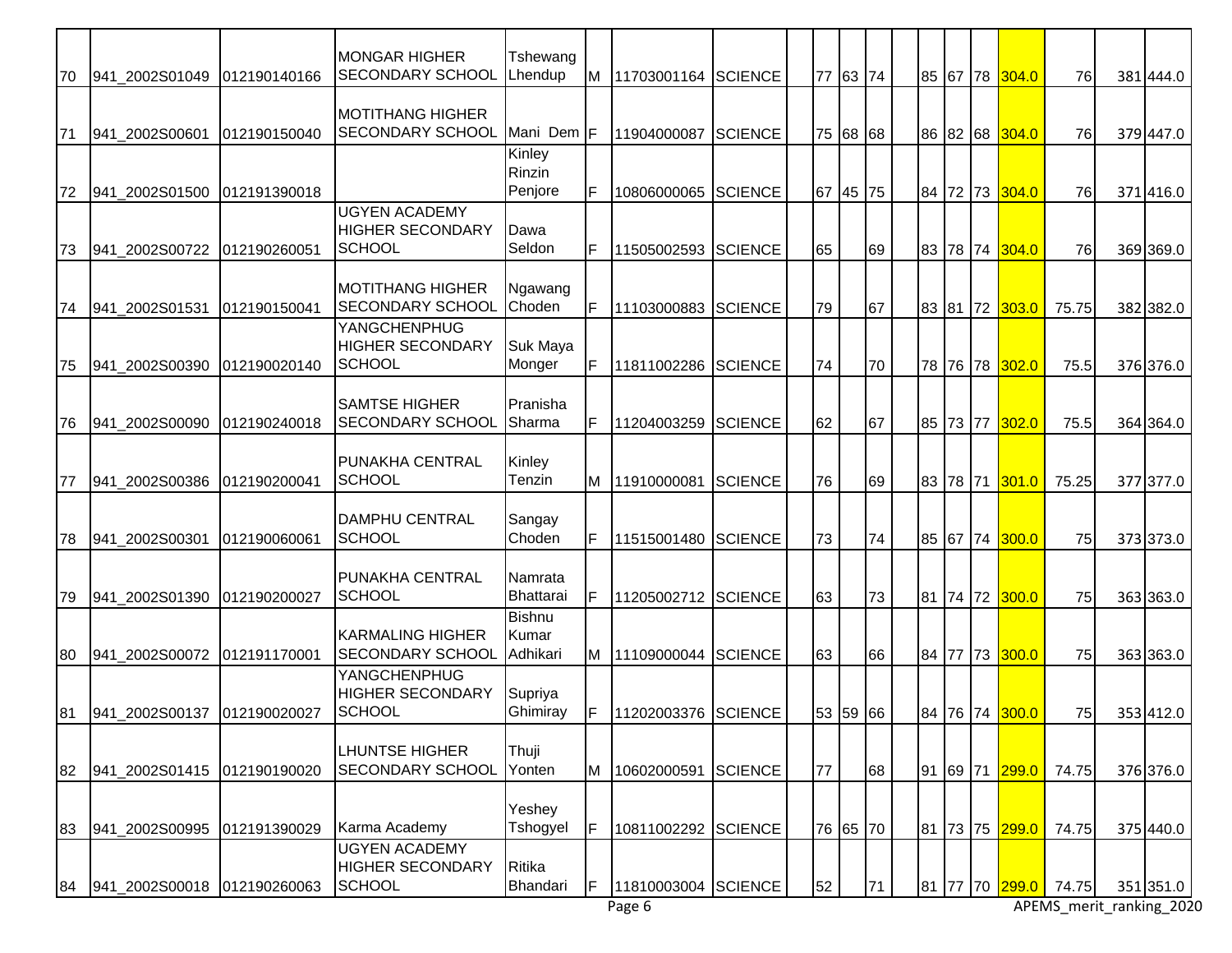|    |                               |              | YANGCHENPHUG<br><b>HIGHER SECONDARY</b><br><b>SCHOOL</b>         | Sonam                       |    |                       |                |    |          |    |    |       |                                        |       |           |
|----|-------------------------------|--------------|------------------------------------------------------------------|-----------------------------|----|-----------------------|----------------|----|----------|----|----|-------|----------------------------------------|-------|-----------|
| 85 | 941 2002S00457                | 012190020083 | YANGCHENPHUG                                                     | Dorji                       | M  | 11503004978           | <b>SCIENCE</b> |    | 77 52 72 |    |    |       | 85 75 66 298.0                         | 74.5  | 375 427.0 |
| 86 | 941 2002S00389                | 012190020043 | <b>HIGHER SECONDARY</b><br><b>SCHOOL</b>                         | Tandin<br>Phuntsho          | M  | 10305002226           | <b>SCIENCE</b> |    | 62 81 65 |    |    |       | 80 79 74 298.0                         | 74.5  | 360 441.0 |
| 87 | 941 2002S01284                | 012191210002 | <b>JAMPEL HIGHER</b><br>SECONDARY SCHOOL                         | Dorji<br><b>Dolkar</b>      | IF | 10706003581           | <b>SCIENCE</b> | 60 |          | 74 |    |       | 75 77 72 298.0                         | 74.5  | 358 358.0 |
| 88 | 941_2002S02231                | 012190110003 | <b>JIGME SHERUBLING</b><br>CENTRAL SCHOOL                        | Kezang<br>Wangmo            | IF | 11505005263           | <b>SCIENCE</b> | 78 |          | 62 |    |       | 83 80 72 297.0                         | 74.25 | 375 375.0 |
| 89 | 941_2002S00345                | 012190280038 | ZHEMGANG CENTRAL<br><b>SCHOOL</b>                                | Nima<br>Zangmo<br>Tamang    | IF | 11308003346           | <b>SCIENCE</b> | 74 |          | 69 |    |       | 79 74 75 297.0                         | 74.25 | 371 371.0 |
| 90 | 941 2002S00342                | 012190280025 | ZHEMGANG CENTRAL<br><b>SCHOOL</b>                                | <b>Bhimal</b><br>Gurung     | M  | 11308003904           | <b>SCIENCE</b> | 71 |          | 59 | 91 |       | 75 72 <mark>297.0</mark>               | 74.25 | 368 368.0 |
| 91 | 941 2002S00619                | 012190260070 | <b>UGYEN ACADEMY</b><br><b>HIGHER SECONDARY</b><br><b>SCHOOL</b> | Yangzom<br>Sherpa           | F  | 11304001708           | <b>SCIENCE</b> | 63 |          | 67 | 77 | 77 76 | 297.0                                  | 74.25 | 360 360.0 |
| 92 | 941 2002S00480                | 012190200074 | PUNAKHA CENTRAL<br><b>SCHOOL</b>                                 | Kencho<br>Wangdi            | M  | 12006002014           | <b>SCIENCE</b> |    | 77 64 67 |    |    |       | 73 80 76 296.0                         | 74    | 373 437.0 |
| 93 | 941_2002S01488                | 012190020149 | YANGCHENPHUG<br><b>HIGHER SECONDARY</b><br><b>SCHOOL</b>         | Yeshey<br>Selden<br>Dhendup | IF | 11909001049           | <b>SCIENCE</b> |    | 58 64 72 |    |    |       | 76 76 72 296.0                         | 74    | 354 418.0 |
| 94 | 941 2002S01058                | 012190020013 | YANGCHENPHUG<br><b>HIGHER SECONDARY</b><br><b>SCHOOL</b>         | Chimi<br>Wangmo             | F  | 11105001522           | <b>SCIENCE</b> |    | 72 68 75 |    |    |       | 81 71 68 295.0                         | 73.75 | 367 435.0 |
| 95 | 941 2002S01666                | 012190040021 | <b>BAYLING CENTRAL</b><br><b>SCHOOL</b>                          | Karma<br>Yangdon            | F  | 11603003045 SCIENCE   |                | 70 |          | 65 |    |       | 79 75 76 295.0                         | 73.75 | 365 365.0 |
| 96 | 941 2002 S00900 0121900 20091 |              | <b>YANGCHENPHUG</b><br><b>HIGHER SECONDARY</b><br><b>SCHOOL</b>  | Dechen<br>Pem               | F  | 11512006591 SCIENCE   |                |    | 69 43 78 |    |    |       | 78 74 65 295.0                         | 73.75 | 364 407.0 |
| 97 | 941 2002S01371                | 012190040125 | <b>BAYLING CENTRAL</b><br><b>SCHOOL</b>                          | Tshenga<br>Phurpa           | Iм | 11604001190           | <b>SCIENCE</b> | 67 |          |    |    |       | 63  79  84  73  75 <mark> 295.0</mark> | 73.75 | 362 441.0 |
| 98 | 941 2002S01288                | 012190070067 | <b>DRUKGYEL CENTRAL</b><br><b>SCHOOL</b>                         | Jigme                       | M  | 10803000059           | <b>SCIENCE</b> | 64 |          | 62 |    |       | 84 68 81 295.0                         | 73.75 | 359 359.0 |
| 99 | 941_2002S01073 012190200069   |              | PUNAKHA CENTRAL<br><b>SCHOOL</b>                                 | Dawa<br>Tshering            |    | M 11914000556 SCIENCE |                | 78 |          | 66 | 77 |       | 81 70 294.0                            | 73.5  | 372 372.0 |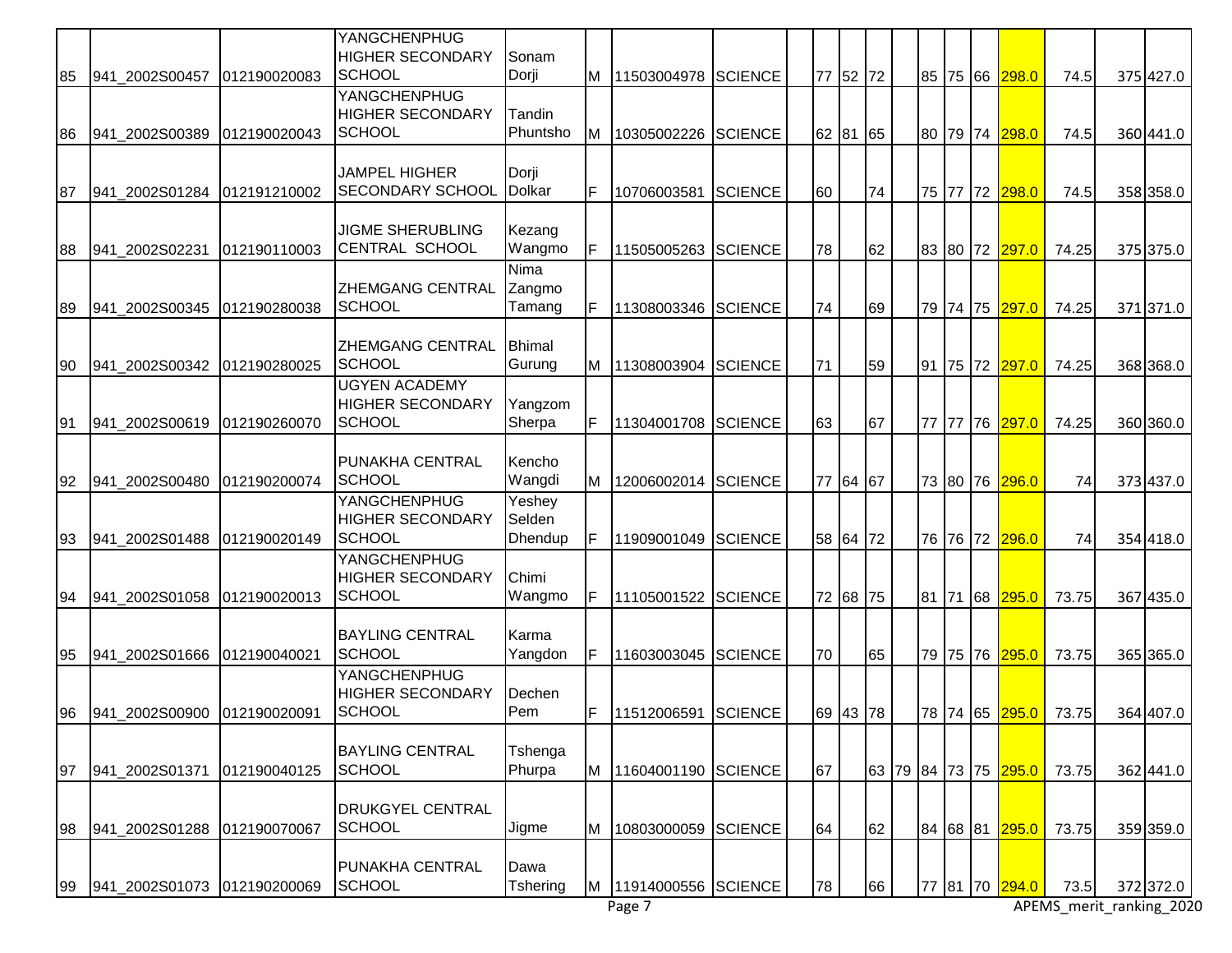|                                 |              | <b>MOTITHANG HIGHER</b>                                          | Yewong                        |    |                       |                |    |          |    |  |          |                |                      |                          |
|---------------------------------|--------------|------------------------------------------------------------------|-------------------------------|----|-----------------------|----------------|----|----------|----|--|----------|----------------|----------------------|--------------------------|
| 100 941 2002S00455              | 012190150089 | <b>SECONDARY SCHOOL</b>                                          | Selden                        | F. | 11007000163           | <b>SCIENCE</b> |    | 70 71 73 |    |  |          | 79 66 76 294.0 | 73.5                 | 364 435.0                |
| 101 941_2002S00564              | 012190020033 | YANGCHENPHUG<br><b>HIGHER SECONDARY</b><br><b>SCHOOL</b>         | Tshering<br>Yangki            | F. | 11410003822           | <b>SCIENCE</b> |    | 56 52 69 |    |  |          | 83 68 74 294.0 | 73.5                 | 350 402.0                |
| 102 941_2002S00691              | 012190460001 | <b>PELJORLING HIGHER</b><br>SECONDARY SCHOOL                     | Amit<br>Sunwar                |    | M 11203000178 SCIENCE |                | 66 |          | 66 |  |          | 85 77 65 293.0 | 73.25                | 359 359.0                |
| 103 941 2002S01506              | 012190200050 | PUNAKHA CENTRAL<br><b>SCHOOL</b>                                 | Ugyen<br>Rinzin               | M  | 11602003113           | <b>SCIENCE</b> |    | 68 66 68 |    |  |          | 77 76 72 293.0 | 73.25                | 361 427.0                |
| 104 941_2002S01501              | 012190260004 | <b>UGYEN ACADEMY</b><br><b>HIGHER SECONDARY</b><br><b>SCHOOL</b> | Kinley<br>Pelden              | F  | 11410002305           | <b>SCIENCE</b> | 63 |          | 72 |  |          | 76 76 69 293.0 | 73.25                | 356 356.0                |
| 105 941_2002S00444              | 012190260061 | <b>UGYEN ACADEMY</b><br><b>HIGHER SECONDARY</b><br><b>SCHOOL</b> | Namgay<br>Choden              | F. | 10808001175           | <b>SCIENCE</b> | 68 |          | 74 |  |          | 83 70 65 292.0 | 73                   | 360 360.0                |
| 106 941 2002 S005 27            | 012190150047 | <b>MOTITHANG HIGHER</b><br>SECONDARY SCHOOL                      | Pema<br>Meto                  | F  | 10104002099           | <b>SCIENCE</b> | 67 |          | 70 |  |          | 78 73 71 292.0 | 73                   | 359 359.0                |
| 107 941_2002S01031              | 012191390010 | Karma Academy                                                    | Puskal<br>Rai                 |    | M 11212004300         | <b>SCIENCE</b> | 74 |          | 68 |  |          | 88 69 65 290.0 | 72.5                 | 364 364.0                |
| 108 941 2002S00281              | 012190080077 | <b>GELEPHU HIGHER</b><br>SECONDARY SCHOOL                        | Pema<br>Choki                 | F  | 11506004504           | <b>SCIENCE</b> | 67 |          | 65 |  |          | 86 70 69 290.0 | 72.5                 | 357 357.0                |
| 109 941_2002S00447              | 012190260073 | <b>UGYEN ACADEMY</b><br><b>HIGHER SECONDARY</b><br>SCHOOL        | Jamyang<br>Tenzin             | M  | 10102001924           | <b>SCIENCE</b> | 65 |          | 63 |  |          | 78 75 74 290.0 | 72.5                 | 355 355.0                |
| 110 941_2002S00695              | 012190260044 | <b>UGYEN ACADEMY</b><br>HIGHER SECONDARY<br><b>SCHOOL</b>        | Jigme<br>Dorji                |    | M 12005000932         | <b>SCIENCE</b> | 62 |          | 59 |  |          | 80 78 73 290.0 | 72.5                 | 352 352.0                |
| 111 941 2002S00244 012190180049 |              | PHUENTSHOLING<br><b>HIGHER SECONDARY</b><br><b>SCHOOL</b>        | Jamyang<br>Choden             | F. | 11307000823 SCIENCE   |                | 68 |          | 69 |  |          |                | 83 72 65 289.0 72.25 | 357 357.0                |
| 112 941 2002S00435              | 012190070072 | <b>DRUKGYEL CENTRAL</b><br><b>SCHOOL</b>                         | Tshewang<br>Palden            |    | M 11201003462         | <b>SCIENCE</b> | 63 |          | 63 |  |          | 80 68 78 289.0 | 72.25                | 352 352.0                |
| 113 941 2002S01453              | 012190150036 | <b>MOTITHANG HIGHER</b><br><b>SECONDARY SCHOOL</b>               | Kelden<br>Sherab<br>Lhamo     | F  | 11410008288           | <b>SCIENCE</b> |    | 61 58 67 |    |  |          | 81 76 65 289.0 | 72.25                | 350 408.0                |
| 114 941_2002S00235              | 012190260028 | <b>UGYEN ACADEMY</b><br><b>HIGHER SECONDARY</b><br><b>SCHOOL</b> | Kuenga<br>Penjor<br>Gyeltshen | ΙM | 11410004251           | <b>SCIENCE</b> | 57 |          | 69 |  | 82 71 67 | 289.0          | 72.25                | 346 346.0                |
|                                 |              |                                                                  |                               |    | Page 8                |                |    |          |    |  |          |                |                      | APEMS_merit_ranking_2020 |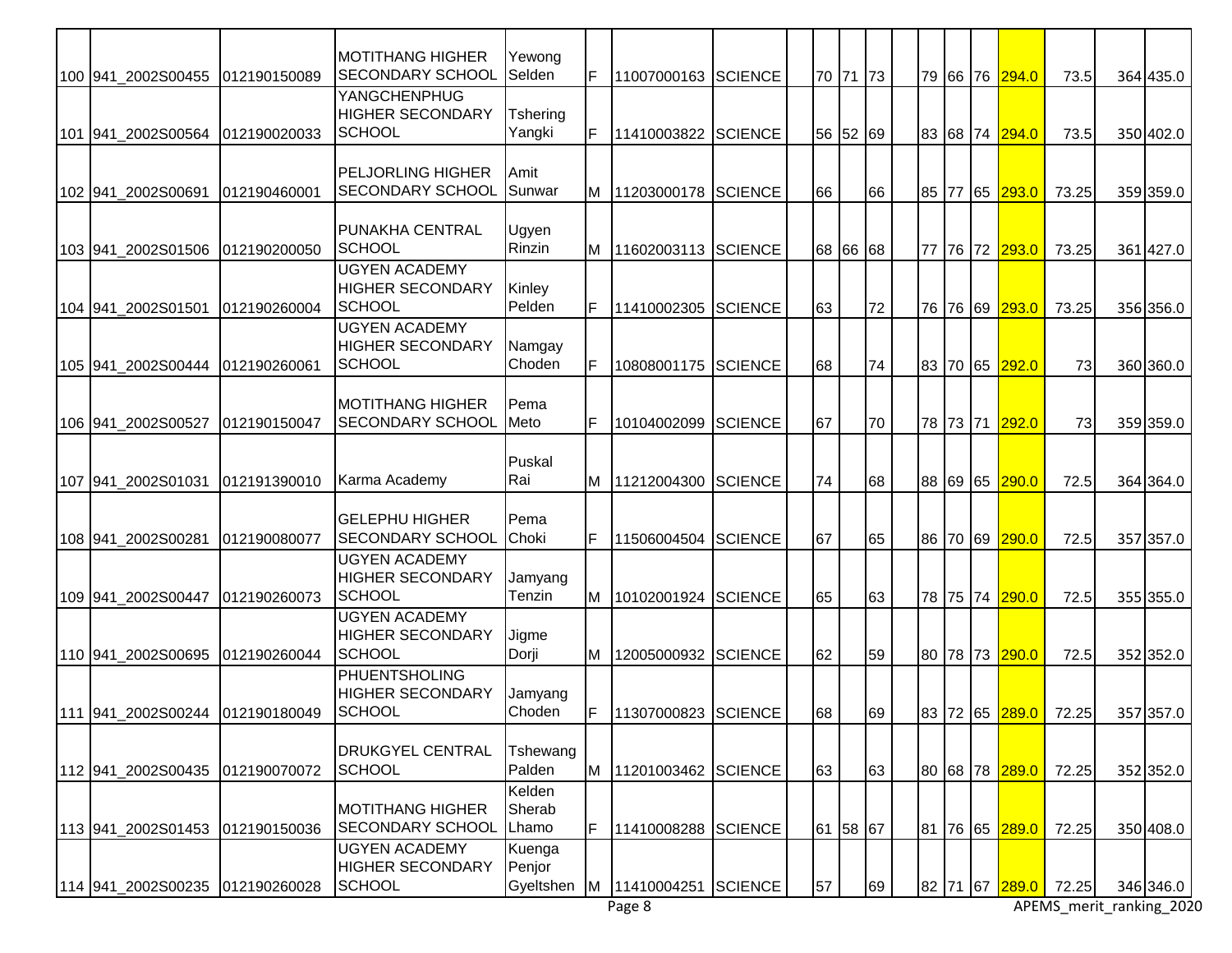|                    |              | <b>MOTITHANG HIGHER</b>                                          |                             |    |                         |                |    |          |    |  |                             |                      |           |
|--------------------|--------------|------------------------------------------------------------------|-----------------------------|----|-------------------------|----------------|----|----------|----|--|-----------------------------|----------------------|-----------|
| 115 941_2002S00007 | 012190150037 | <b>SECONDARY SCHOOL</b>                                          | Kuenzang<br>Euden           | F  | 11501002580             | <b>SCIENCE</b> | 76 |          | 76 |  | 70 77 65 288.0              | 72                   | 364 364.0 |
| 116 941 2002S00302 | 012190280026 | <b>ZHEMGANG CENTRAL</b><br><b>SCHOOL</b>                         | Cheten<br>Tshering          | IМ | 12004000653 SCIENCE     |                | 75 |          | 63 |  | 86 69 70 288.0              | 72                   | 363 363.0 |
| 117 941_2002S00987 | 012190020039 | YANGCHENPHUG<br><b>HIGHER SECONDARY</b><br><b>SCHOOL</b>         | Phuntsho<br>Tenzin          | IМ | 10104000093 SCIENCE     |                |    | 69 48 70 |    |  | 79 68 71 288.0              | 72                   | 357 405.0 |
| 118 941 2002S01232 | 012190450088 | <b>NGANGLAM HIGHER</b><br><b>SECONDARY SCHOOL</b>                | Yenten<br>Jamtsho           | Iм | 10903003186             | <b>SCIENCE</b> | 66 |          | 59 |  | 85 72 72 <mark>288.0</mark> | 72                   | 354 354.0 |
| 119 941 2002S01578 | 012190240014 | <b>SAMTSE HIGHER</b><br><b>SECONDARY SCHOOL</b>                  | Amrita<br>Subba             | F  | 11216005097             | <b>SCIENCE</b> | 63 |          | 71 |  | 82 65 70 288.0              | 72                   | 351 351.0 |
| 120 941_2002S01474 | 012190260042 | <b>UGYEN ACADEMY</b><br><b>HIGHER SECONDARY</b><br><b>SCHOOL</b> | Tshering<br>Tobgay<br>Dorji | M  | 11004001320             | <b>SCIENCE</b> | 58 |          | 68 |  | 81 73 66 288.0              | 72                   | 346 346.0 |
| 121 941 2002S00256 | 012190200033 | <b>PUNAKHA CENTRAL</b><br><b>SCHOOL</b>                          | Thukten<br>Dema             | F  | 11906000110 SCIENCE     |                | 59 |          | 67 |  | 78 71 71 287.0              | 71.75                | 346 346.0 |
| 122 941_2002S01518 | 012190200016 | <b>PUNAKHA CENTRAL</b><br><b>SCHOOL</b>                          | Rinzin<br>Dorjee            | ΙM | 11503001545             | <b>SCIENCE</b> |    | 69 53 76 |    |  | 74 67 69 286.0              | 71.5                 | 355 408.0 |
| 123 941 2002S00024 | 012190190009 | <b>LHUNTSE HIGHER</b><br>SECONDARY SCHOOL                        | Pema<br>Namgay              | Iм | 10602002062             | <b>SCIENCE</b> | 69 |          | 62 |  | 81 69 74 286.0              | 71.5                 | 355 355.0 |
| 124 941_2002S01601 | 012190650037 | YADI HIGHER<br>SECONDARY SCHOOL Phub Dem                         |                             |    | 10710002859             | <b>SCIENCE</b> | 68 |          | 67 |  | 82 66 71 286.0              | 71.5                 | 354 354.0 |
| 125 941_2002S00915 | 012190200042 | <b>PUNAKHA CENTRAL</b><br><b>SCHOOL</b>                          | Kinley<br><b>Tshering</b>   | M  | 11411001520             | <b>SCIENCE</b> | 84 |          | 57 |  | 81 75 72 285.0              | 71.25                | 369 369.0 |
| 126 941 2002S00711 | 012190020080 | YANGCHENPHUG<br><b>HIGHER SECONDARY</b><br><b>SCHOOL</b>         | Pema<br>Tenzin              |    | M   11108001791 SCIENCE |                |    | 69 69 70 |    |  |                             | 81 65 69 285.0 71.25 | 354 423.0 |
| 127 941 2002S01183 | 012190020077 | YANGCHENPHUG<br><b>HIGHER SECONDARY</b><br><b>SCHOOL</b>         | Kinley<br>Tenzin            |    | M 11410007824           | <b>SCIENCE</b> |    | 72 63 69 |    |  | 73 70 73 285.0              | 71.25                | 357 420.0 |
| 128 941 2002S00449 | 012190110001 | <b>JIGME SHERUBLING</b><br><b>CENTRAL SCHOOL</b>                 | Deki<br>Lhazom              | ΙF | 10904001475             | <b>SCIENCE</b> | 66 |          | 68 |  | 79 70 68 <mark>285.0</mark> | 71.25                | 351 351.0 |
| 129 941_2002S02001 | 012190260018 | <b>UGYEN ACADEMY</b><br><b>HIGHER SECONDARY</b><br><b>SCHOOL</b> | Apsara<br>Sharma            | IF | 11812002025 SCIENCE     |                | 57 |          | 71 |  | 76 65 73 285.0              | 71.25                | 342 342.0 |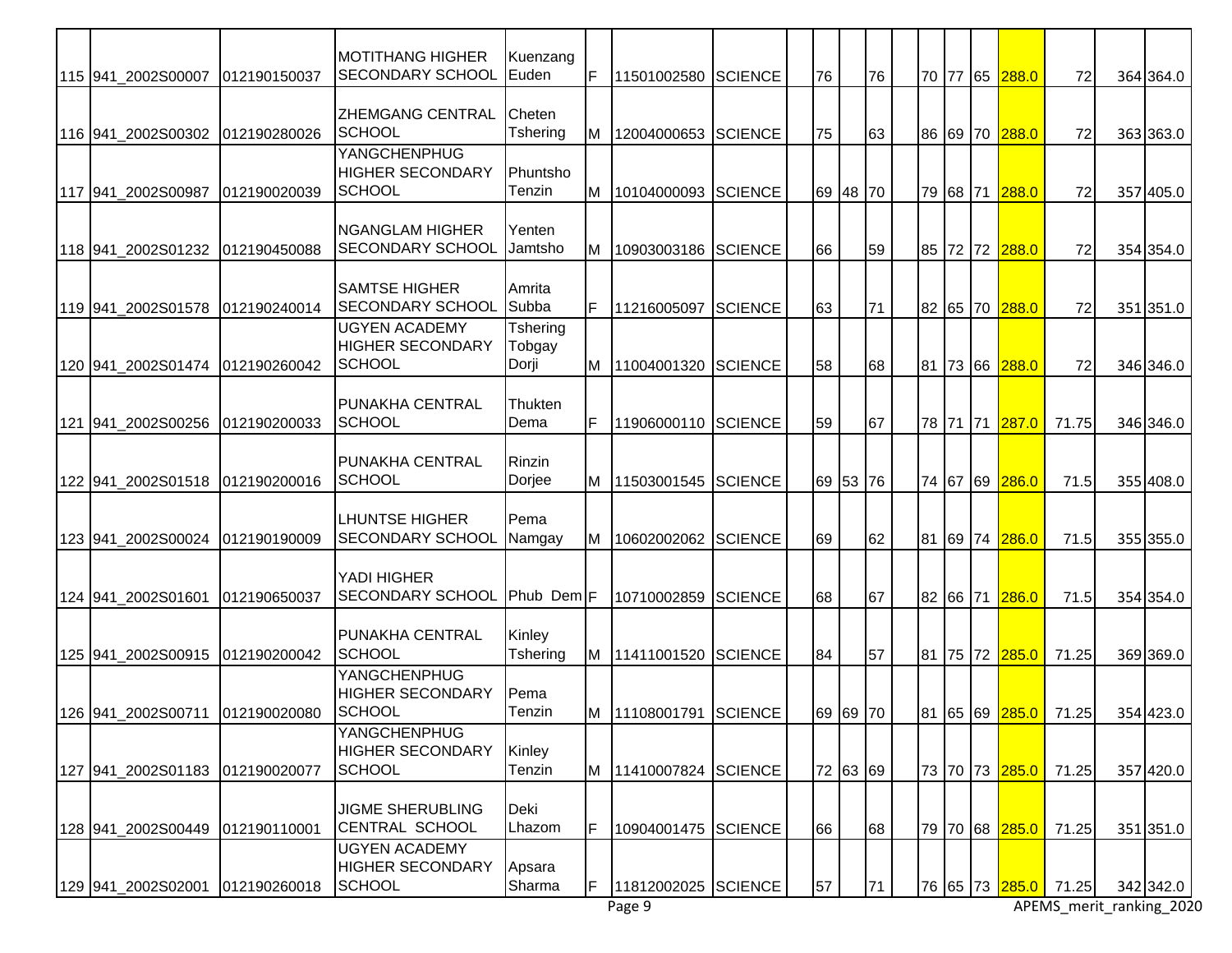|                    |              | PUNAKHA CENTRAL                                                  | Suresh                        |     |                     |                |       |    |    |    |  |                                   |       |           |
|--------------------|--------------|------------------------------------------------------------------|-------------------------------|-----|---------------------|----------------|-------|----|----|----|--|-----------------------------------|-------|-----------|
| 130 941_2002S01434 | 012190200079 | <b>SCHOOL</b>                                                    | <b>Biswa</b>                  | M   | 11210000690         | <b>SCIENCE</b> | 68    | 58 |    |    |  | 88 71 67 284.0                    | 71    | 352 352.0 |
| 131 941 2002S00694 | 012190080074 | <b>GELEPHU HIGHER</b><br>SECONDARY SCHOOL                        | Kinden<br>Dorji Zam           | IF  | 10910001049         | <b>SCIENCE</b> | 66    |    | 62 |    |  | 89 66 67 284.0                    | 71    | 350 350.0 |
| 132 941_2002S01143 | 012190160191 | NANGKOR CENTRAL<br>SCHOOL                                        | Tshengyen<br>Lethro           | Iм  | 10903002546         | <b>SCIENCE</b> | 74    |    | 64 |    |  | 82 67 70 283.0                    | 70.75 | 357 357.0 |
| 133 941_2002S00713 | 012190260057 | <b>UGYEN ACADEMY</b><br><b>HIGHER SECONDARY</b><br><b>SCHOOL</b> | Kinzang<br>Dolma              | IF  | 12003001724 SCIENCE |                | 63    | 68 |    |    |  | 76 70 69 283.0                    | 70.75 | 346 346.0 |
| 134 941_2002S00511 | 012190490166 | <b>SARPANG CENTRAL</b><br><b>SCHOOL</b>                          | Tenzin<br>Wangmo              | IF  | 11312000763         | <b>SCIENCE</b> | 63 54 | 69 |    |    |  | 69 67 78 <mark>283.0</mark>       | 70.75 | 346 400.0 |
| 135 941_2002S01503 | 012190160197 | <b>NANGKOR CENTRAL</b><br><b>SCHOOL</b>                          | Ugyen<br>Dendup               | Iм  | 10905001782         | <b>SCIENCE</b> | 62    |    | 72 |    |  | 74 66 70 282.0                    | 70.5  | 344 344.0 |
| 136 941_2002S00863 | 012190020126 | YANGCHENPHUG<br><b>HIGHER SECONDARY</b><br><b>SCHOOL</b>         | Chimi<br>Seldon<br>Burathoki  | IF  | 11103001087         | <b>SCIENCE</b> | 53    | 64 |    |    |  | 76 71 71 282.0                    | 70.5  | 335 335.0 |
| 137 941_2002S00493 | 012190020069 | YANGCHENPHUG<br><b>HIGHER SECONDARY</b><br><b>SCHOOL</b>         | Tandin<br>Wangmo              | IF  | 11605000580         | <b>SCIENCE</b> | 71    | 67 |    |    |  | 78 66 70 281.0                    | 70.25 | 352 352.0 |
| 138 941 2002S00539 | 012190020144 | <b>YANGCHENPHUG</b><br><b>HIGHER SECONDARY</b><br>SCHOOL         | Tenzin<br>Wangmo              | IF  | 11402000265         | <b>SCIENCE</b> | 68    | 66 |    |    |  | 74 70 71 281.0                    | 70.25 | 349 349.0 |
| 139 941_2002S00241 | 012190260005 | <b>UGYEN ACADEMY</b><br><b>HIGHER SECONDARY</b><br><b>SCHOOL</b> | Laxmi Oli                     | IF. | 11812000527         | <b>SCIENCE</b> | 59    | 69 |    | 77 |  | 68 66 280.0                       | 70    | 339 339.0 |
| 140 941_2002S00251 | 012190180043 | <b>PHUENTSHOLING</b><br><b>HIGHER SECONDARY</b><br><b>SCHOOL</b> | Chogyal<br>Tshering<br>Dolkar | F   | 10902000131         | <b>SCIENCE</b> | 71    | 76 |    |    |  | 72 65 65 278.0                    | 69.5  | 349 349.0 |
| 141 941 2002S01731 | 012190040002 | <b>BAYLING CENTRAL</b><br><b>SCHOOL</b>                          | Guru<br>Wangmo                | IF. | 11603004275 SCIENCE |                | 75    |    |    |    |  | 70 91 74 65 68 <mark>277.0</mark> | 69.25 | 352 443.0 |
| 142 941 2002S01607 | 012190200060 | <b>PUNAKHA CENTRAL</b><br><b>SCHOOL</b>                          | Nisha<br>Gurung               | ΙF  | 10306000927         | <b>SCIENCE</b> | 60    |    | 72 |    |  | 74 66 65 277.0                    | 69.25 | 337 337.0 |
| 143 941_2002S02131 | 012190390047 | <b>GEDU HIGHER</b><br>SECONDARY SCHOOL                           | Pema<br>Yangdon               | IF  | 11504001602 SCIENCE |                | 63    | 67 |    |    |  | 70 67 72 <mark>276.0</mark>       | 69    | 339 339.0 |
| 144 941_2002S01760 | 012190150081 | <b>MOTITHANG HIGHER</b><br><b>SECONDARY SCHOOL</b>               | Puja<br>Gurung                | IF. | 10313000229 SCIENCE |                | 61    | 67 |    |    |  | 76 67 66 276.0                    | 69    | 337 337.0 |